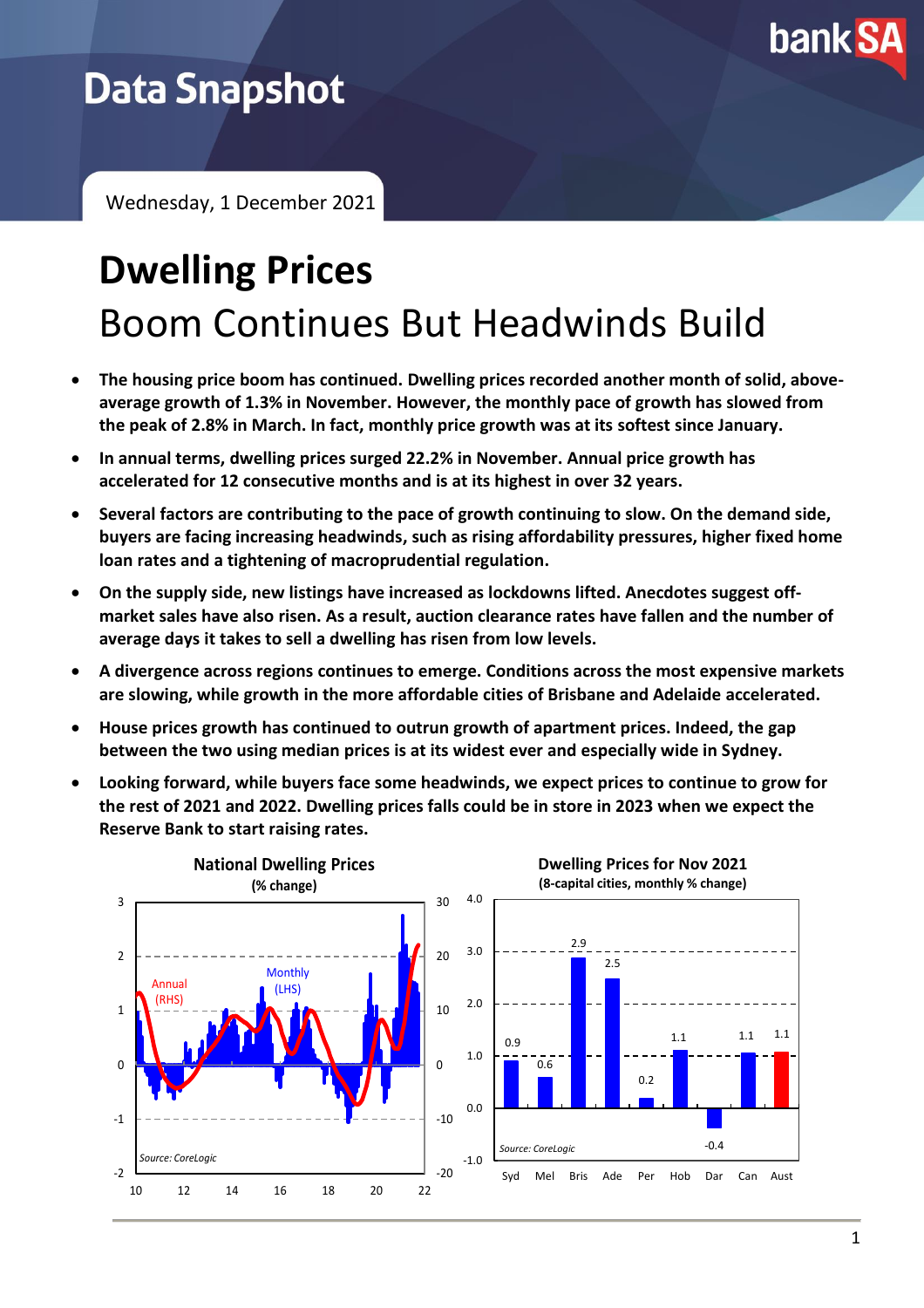The housing boom continued in November. Dwelling prices recorded another month of solid, above average growth of 1.3% in November according to fresh CoreLogic data released today.

While dwelling prices continue to advance, the monthly pace of growth has consistently slowed from the peak of 2.8% in March. In fact, monthly price growth was at its softest since January.

Dwelling prices have now grown for 14 uninterrupted months following five months of falls at the onset of the COVID-19 pandemic in mid-2020. In annual terms, prices grew by 22.2% in November. Annual price growth has accelerated for 12 consecutive months and is at its strongest level in over 32 years (i.e. since June 1989).

Several factors are contributing to the monthly pace of growth continuing to slow. On the demand side, buyers are facing increasing headwinds from high prices and rising affordability pressures. Fixed home loan rates have increased, on average, across lenders as swap rates have moved up from their lows last year. In addition, the Australian Prudential Regulation Authority (APRA), the nation's banking regulator, imposed a tightening of macroprudential regulation last month. The serviceability buffer that lenders use to assess borrowing capacity was increased from 2.5 to 3.0 percentage points, although this is a modest step.

On the supply side, listings have increased as Delta lockdowns have lifted. In fact, new listings are at their highest level since December 2015, on a four-week rolling average basis. However, this is coming from a low base and the total number of listings on the market is still around 24% below the five-year average. Furthermore, anecdotes suggest there has been a rise in off-market sales (not picked up in the listings data). The increase in new supply on the market has contributed to a fall in the auction clearance rate and an increase in the number of average days it takes to sell a dwelling from low levels. The auction clearance rate has fallen from around 83% in early October to around 71% in late November.

However, despite these factors, selling conditions in the market are strong. Importantly, interest rates remain around record lows, contributing to robust housing demand.



As prices have increased rapidly over the past year, particularly for detached houses, affordability pressures have been impacting a greater proportion of buyers. The continued outperformance of house prices relative to unit prices has led to the difference between prices of houses and units to grow to its highest ever level. The price gap between the median sale price of homes and apartments over the past three months has grown to almost \$140,000 across Australia. The same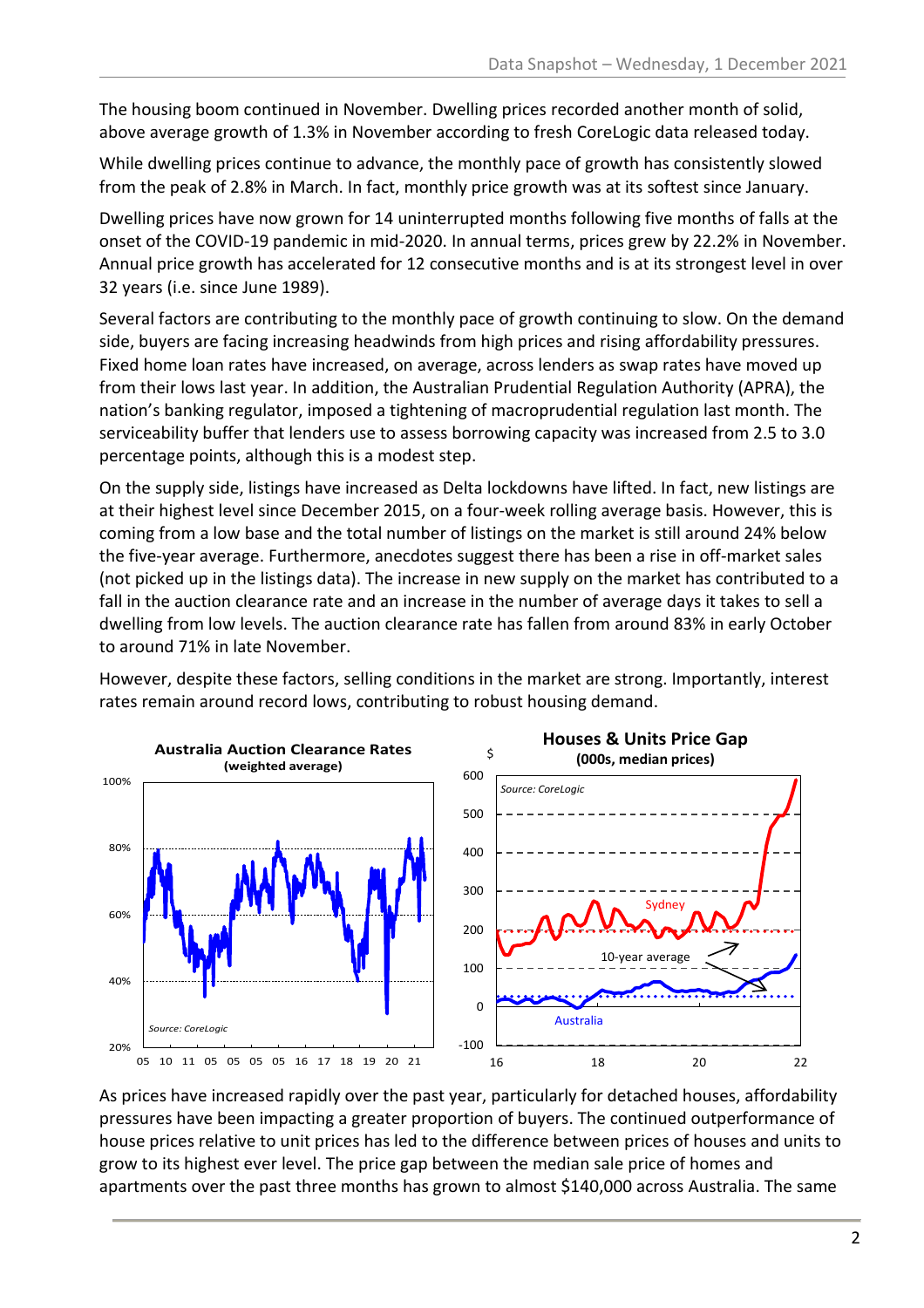gap sits at \$590,000 in Sydney. The growth in the gap between these prices means that buyers are beginning to turn their attention towards apartments and higher density housing, as stand-alone houses become less affordable.

Nationally, house prices rose by 1.4% in November while unit prices were 0.9% higher in the month. Over the year to November, house prices were 24.6% higher while units were 14.2% higher. These are the highest annual growth rates since April 1989 and July 2002, respectively.

A divergence across regions continues to emerge. Conditions across the most expensive markets of Sydney and Melbourne are slowing, as factors such as deteriorating affordability are impacting buyers and slowing price growth. However, the more affordable capital cities of Brisbane and Adelaide continue to see monthly price growth accelerate. In fact, monthly price growth in Brisbane recorded its fastest pace since 2003 and monthly price growth in Adelaide was the fastest since 1993.

By city, dwelling price growth in November was generally stronger in the smaller capital cities. Brisbane (2.9%), Adelaide (2.5%), Hobart (1.1%) and Canberra (1.1%) were the outperformers. Growth was more muted across Sydney (0.9%), Melbourne (0.6%) and Perth (0.2%). Darwin prices fell by 0.4% over the month, its second monthly price fall over the past 16 months.

On an annual basis, growth was in the double digits across all cities. Perth recorded the weakest annual growth rate (14.5%). Hobart, Sydney and Brisbane were all above 25%, recording amazing growth of 27.7%, 25.8% and 25.1%, respectively.

The relative outperformance of regional areas accelerated in the month. Dwelling prices rose 2.2% in regional areas and 1.1% in capital cities. On an annual basis, dwelling prices were 25.2% higher in regional areas and 21.3% higher in capital cities. Regional areas close to capital cities continue to be highly in demand, as working from home increases the popularity of areas that provide lifestyle benefits, while still being relatively close to capital cities.



#### Change in dwelling values

#### **Outlook**

Housing market conditions continue to remain strong, leading to further price growth across capital cities and regional areas.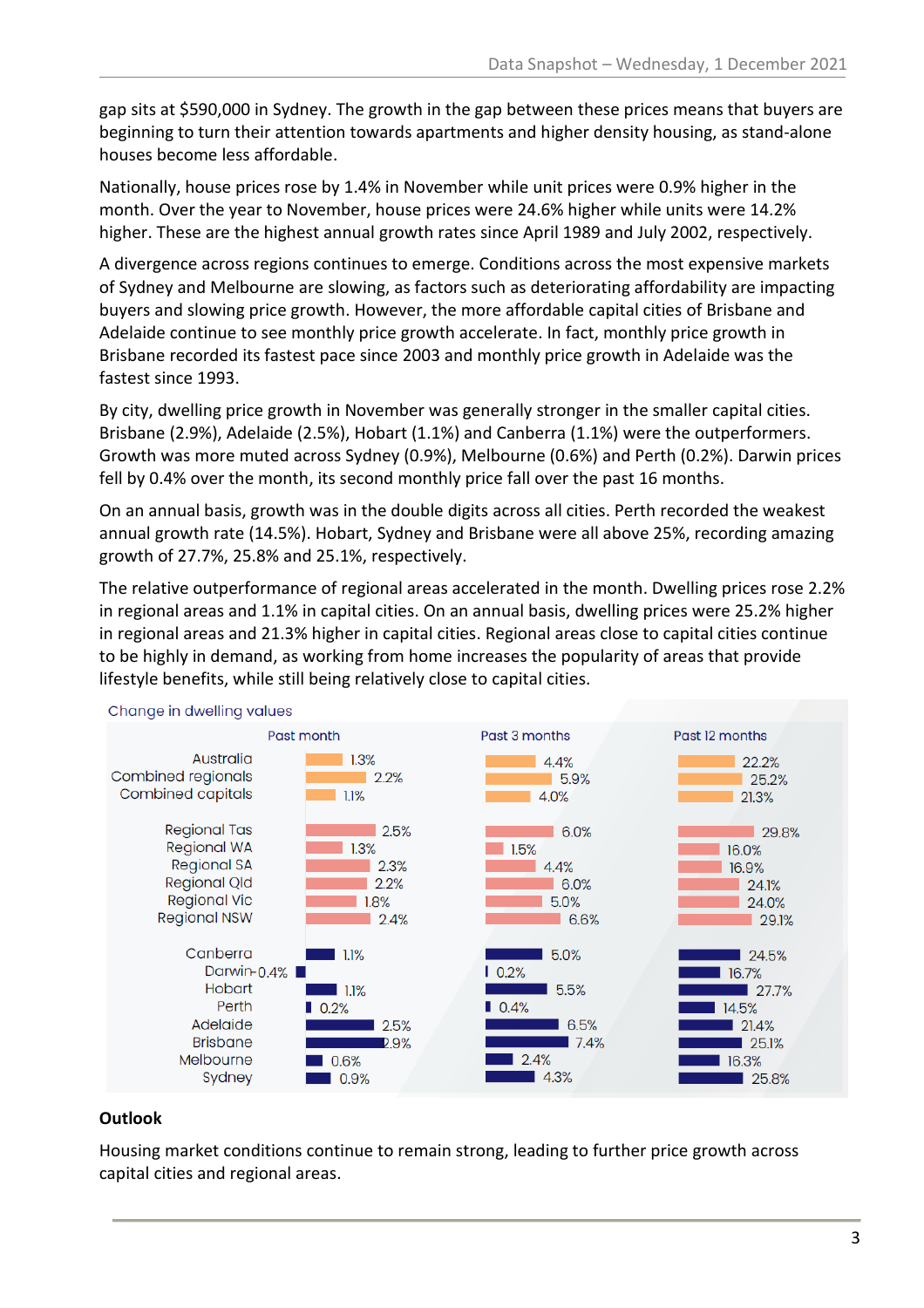Looking forward, low interest rates, low levels of supply relative to demand, and a recovering domestic economy and improving labour market are expected to support housing demand.

However, headwinds continue to build for buyers as affordability pressures mount, fixed interest rates start to increase and the prospect of further macroprudential tightening weighs on the market. Supply is also expected to continue to increase over coming months from a low base.

We expect price growth to continue over the rest of 2021 and into 2022, however, at a slower pace. We anticipate annual price growth to slow to 8% over 2022 as the headwinds to demand impact growth.

Prices are not expected to fall until the Reserve Bank starts raising the cash rate. We expect this to occur in early 2023. We estimate the start of the rate-hike cycle could lead to a 5% fall in dwelling prices over 2023.

> **Jarek Kowcza, Senior Economist** Ph: 0481 476 436